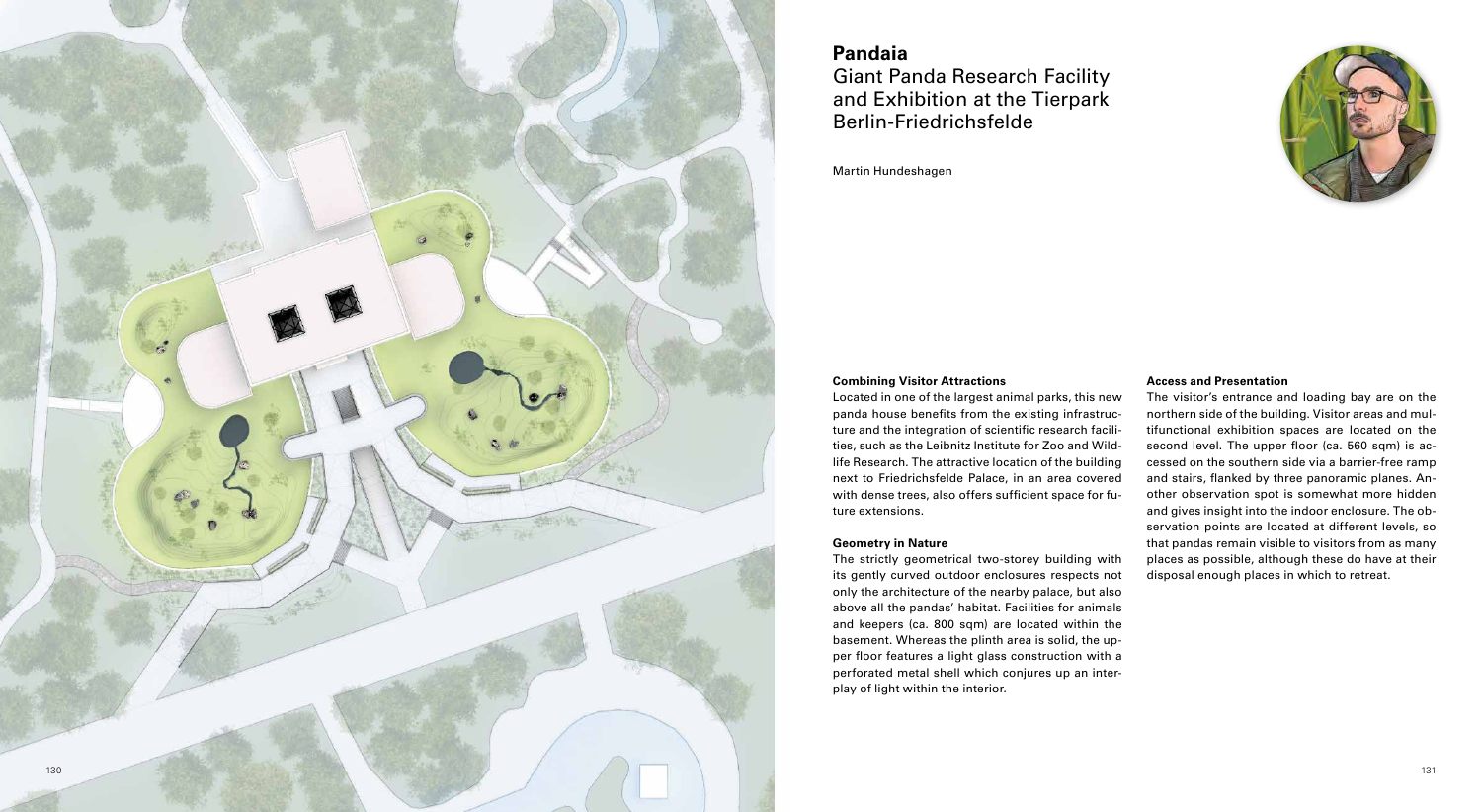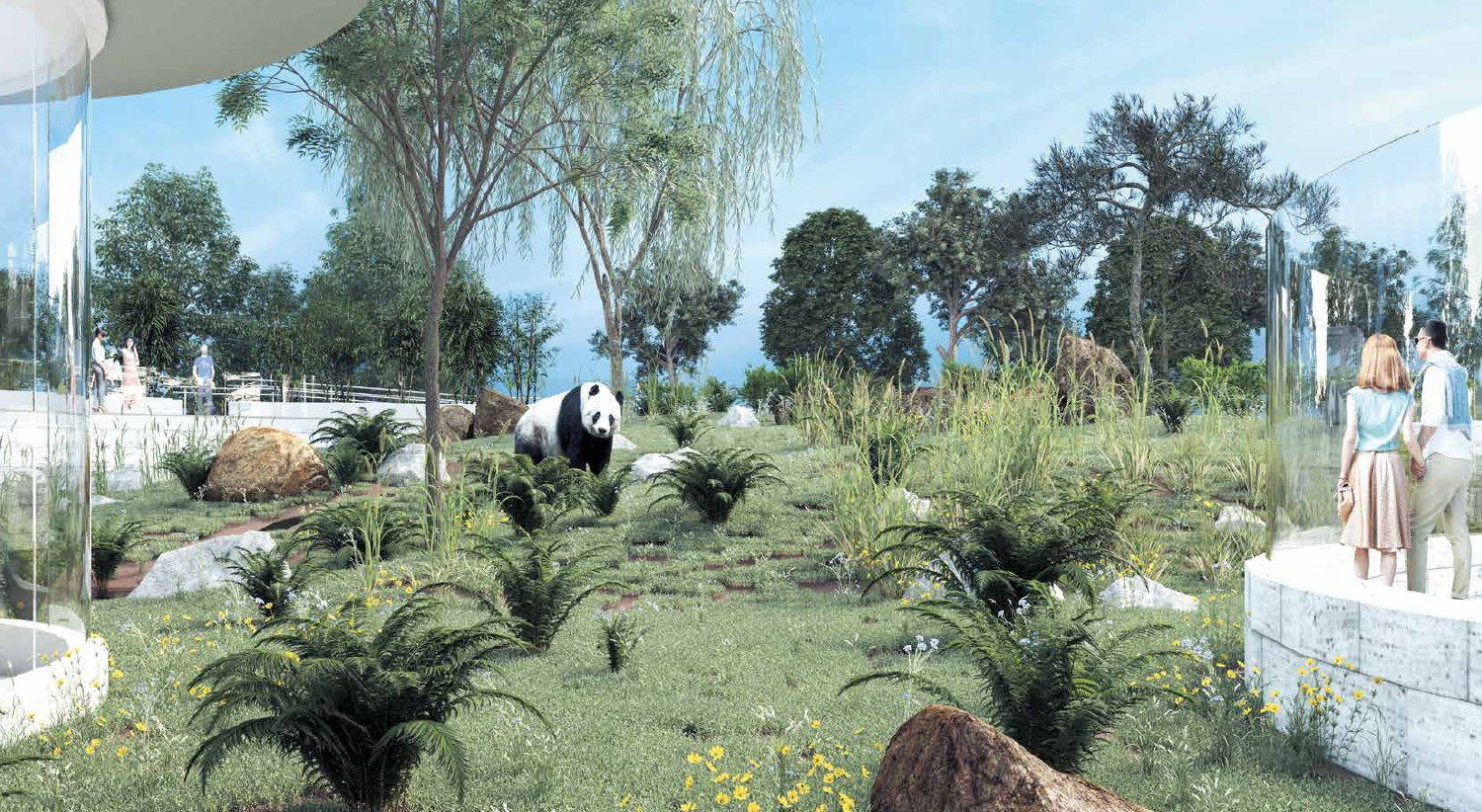









- Indoor enclosure
- Outdoor enclosure Corridor/Fodder preparation area 13 Office
- 
- 
- Keepers lounge 15 Veterinary clinic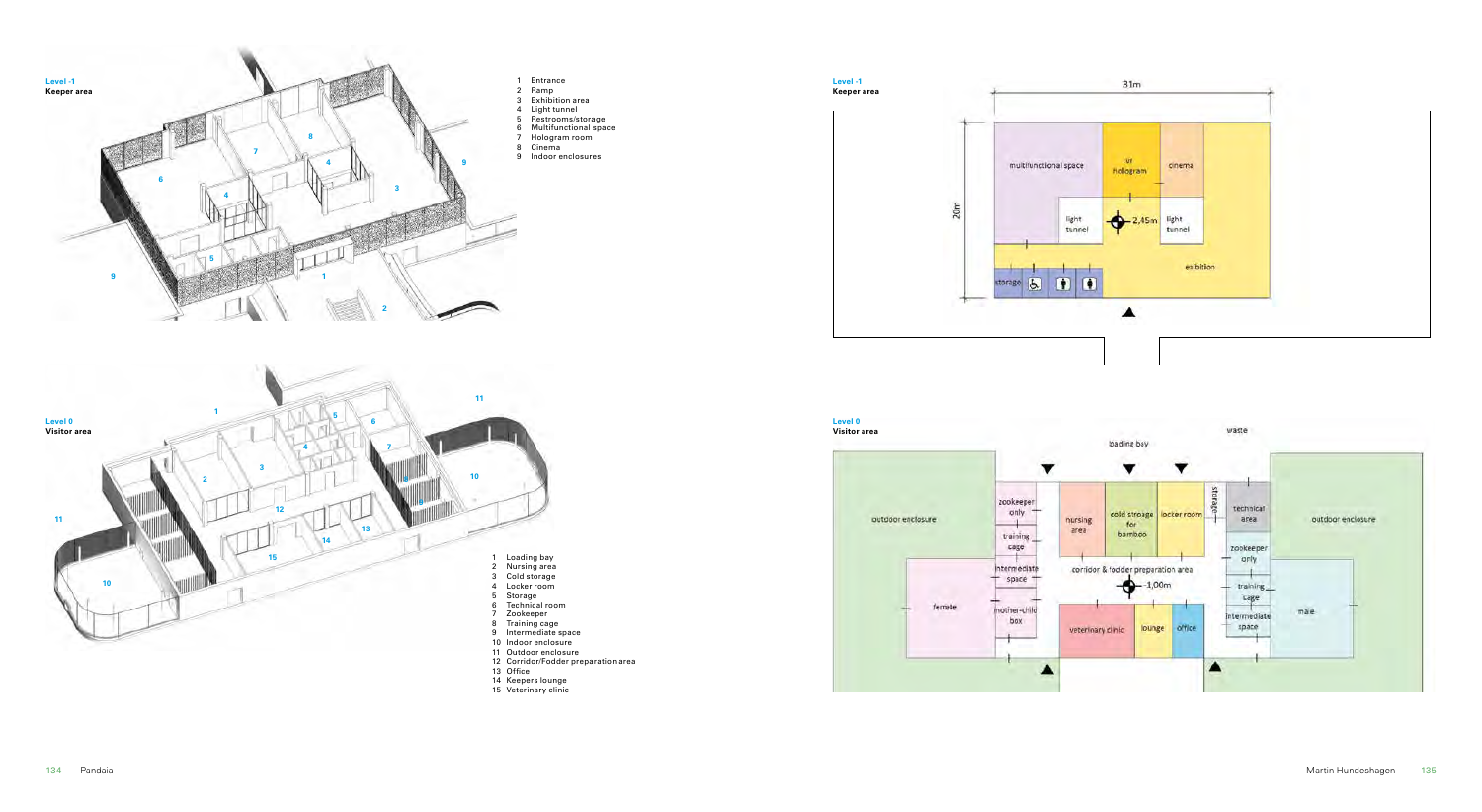